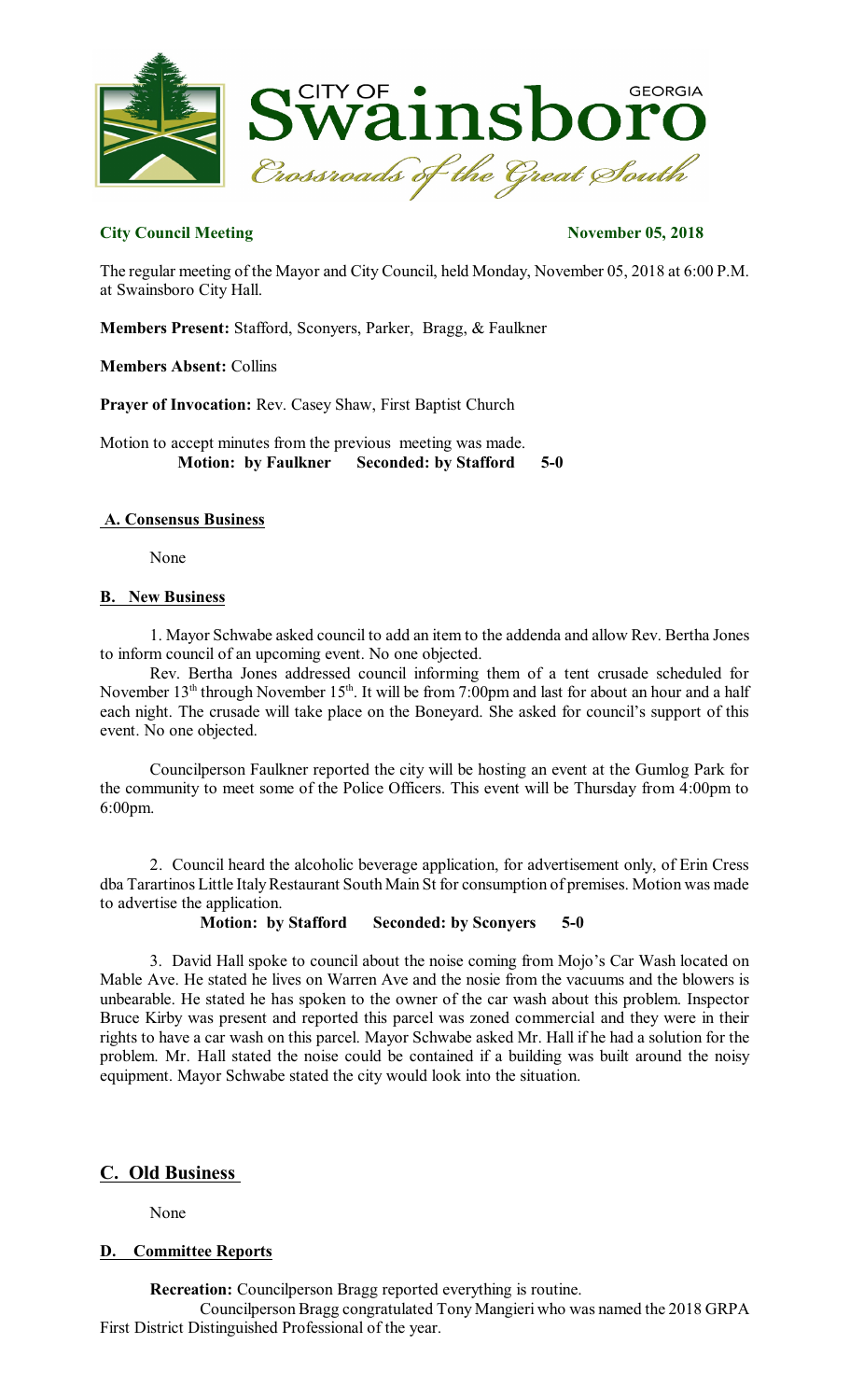**Water and Waste Water:** Councilperson Faulkner reported everything routine.

She reported lift station #18 had been repaired.

Councilperson Sconyers reported he had received a complaint about an electrical disconnect hanging on the fence at lift station #12. Don Dobson with Jacobs stated they were aware of this. Councilperson Sconyers stated this could be a dangerous hazard and needed to be repaired.

**Police**: Councilperson Stafford reported everyone had the committee reports.

He stated the Police Personnel Committee had met and suggested that the council consider moving Officer John Maynard from part time back to full time. He had taken another job but was not satisfied and was requesting to being reinstated as full time. Motion was made to reinstate Office John Maynard from part time to full time.

## **Motion: by Stafford Seconded: by Sconyers 5-0**

Councilperson Stafford stated the Police Personnel Committee has also reviewed a request from Office Robbie Carter to come back to Swainsboro Police Department he was formally with the department until he took another job. The committee recommends the re-hire of Robbie Carter. Motion was made to hire Robbie Carter.

# **Motion: by Faulkner Seconded: by Stafford 5-0**

The city is advertising for two more officers.

Councilperson Parker stated there is a problem with dogsroaming around the city and asked Chief Ellison to look into the problem.

Chief Ellison updated council on the progress made and the arrest made on the recent driveby shooting incident. He also told council that Swainsboro PD, Em. CO. Sheriff's Office and the local DA had met and received some gang training and some assistance with the local gang problems.

**Fire:** Councilperson Sconyers reported the department has been looking to purchase a new fire engine. Chief Strobridge reported he had located a Demo from E-One and it was brought to the station last week. The cost of the engine is \$266,495.00. Motion was made to purchase the engine. Council then discussed how this truck would be paid for as it is not a 2019 budgeted item. Many options were discussed, city borrowing the money, SPLOST, to cover this unbudgeted expense. Council came to no solution.

# **Motion: by Bragg Seconded: by Parker 3-2 Sconyers and Stafford opposed**

Councilperson Sconyers stated he was not opposed to the purchase of the fire engine but he felt there needed to be a solution to pay for the truck before the purchase was made. Councilperson Stafford agreed.

Chief Strobridge reported to council that the Swainsboro Fire Department had received a \$25,000 100% no match grant from Georgia Emergency Management Agency Homeland Security. This grant will pay for needed hazmat detection equipment for the Swainsboro Fire Department.

Chief Strobridge informed council that in 2018 the city has received \$521,291.97

**Administrative:** Administrator Lawson read a request from Ed Farmer to annex a parcel of land on South Main St. A portion of this land (S30 058) is already in the city and this request would take in the entire parcel. This will be the future home of Tractor Supply. Mr. Farmer also requested the city take as a gift, at no cost to the city, two small parcels of land that could be used for utility easements. Motion was made to accept this request.

#### **Motion: by Sconyers Seconded: by Parker 5-0**

Administrator Lawson stated he has made the revision on the 911 Number Display Requirements the council had changed in his absence. Councilperson Bragg stated the changes were not to read owner/occupier only owner. Adm. Lawson explained he had met with the Mayor and Police Chief and had been advised to leave it as written because the chance was unenforceable in a lot of cases. Councilperson Bragg stated the council had made the change and it needed to be changed. Chief Ellison was present to explain that if this change was made it would be impossible to enforce in a lot of cases. Councilperson Bragg stated the council had made these changes and it needed to be done.

Motion was made to consider the ordinance with the proper changes. See ordinance below; (Including changes)

# **Chapter 62 Offenses and Miscellaneous Provisions**